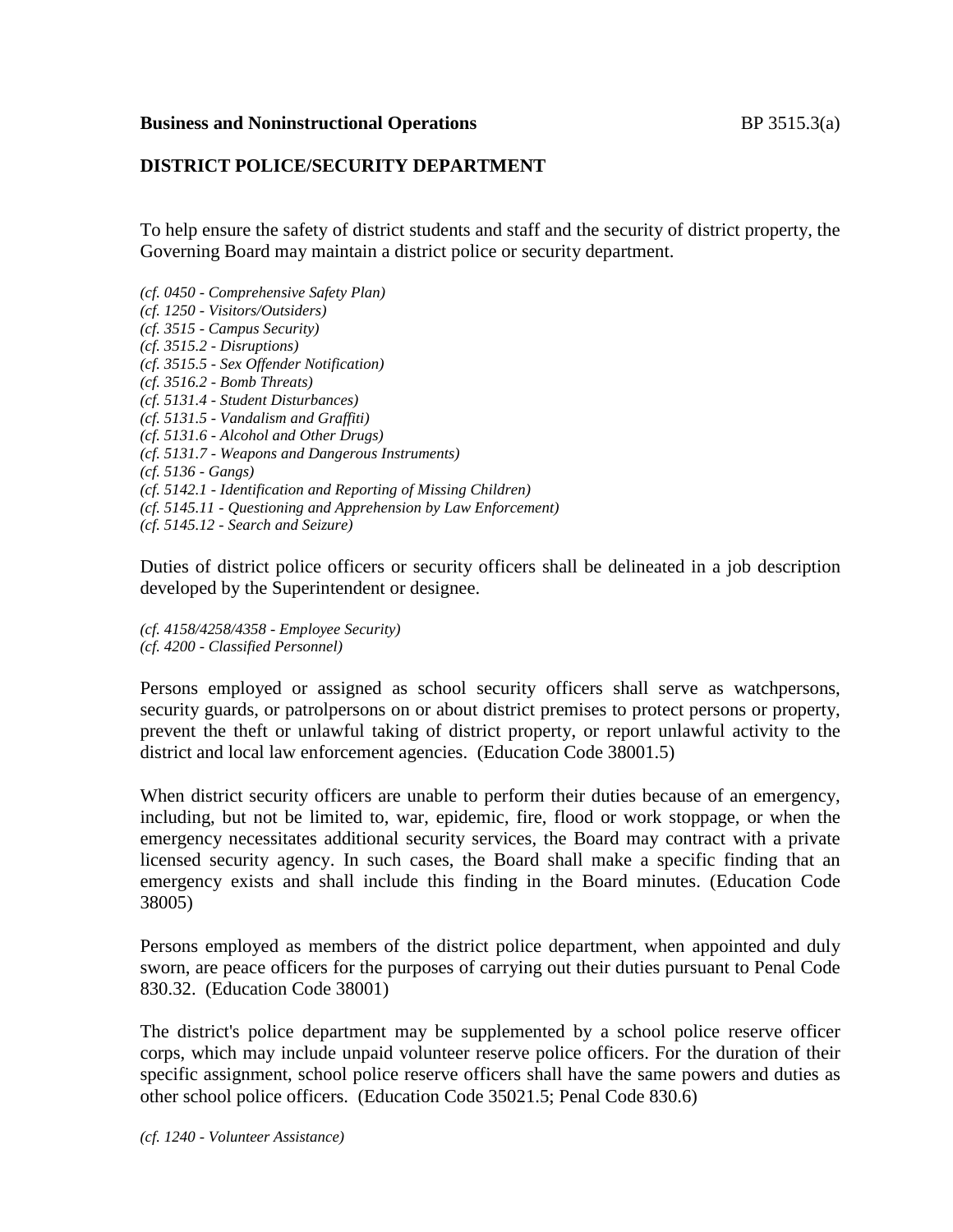The Board expects district police or security officers to cooperate and regularly communicate with local law enforcement agencies, and to work collaboratively with other district staff and community members to develop long-term, proactive approaches that address the conditions affecting school safety.

#### *(cf. 1400 - Relations Between Other Governmental Agencies and the Schools)*

District police or security officers shall conduct themselves in ways that promote goodwill and cooperation on the part of students, district staff and the general public.

#### **Firearms**

District police or security officers shall not carry firearms.

*Legal Reference: (see next page)*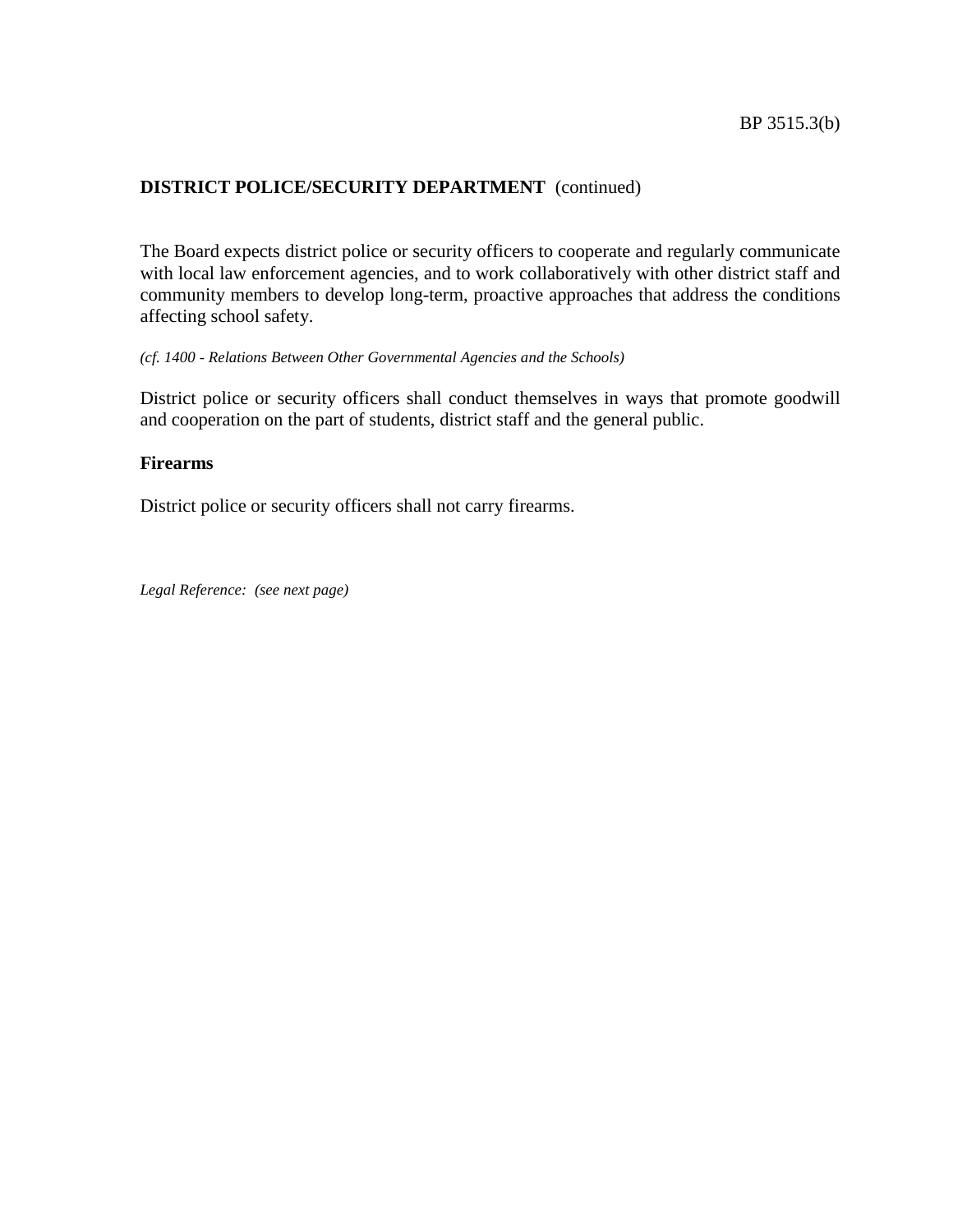#### *Legal Reference:*

*EDUCATION CODE 35021.5 School police reserve corps 38000-38005 Security and police departments 39672 School peace officers, fingerprinting 45122.1 Classified employees, conviction of a violent or serious felony 49079 Notification to teacher; student who has engaged in acts constituting grounds for suspension or expulsion BUSINESS AND PROFESSIONS CODE 7583-7583.46 Private patrol operators FAMILY CODE 6240-6274 Emergency protective orders GOVERNMENT CODE 3300-3312 Public safety officers, rights and protections 8597-8598 Peace officers PENAL CODE 290.45 Sex offenders, authority of peace officers 646.91 Emergency protective order for stalking 830-832.9 Peace officers, especially: 830.32 School district and community college police 830.6 Reserve police officers, powers and duties 832 Course of training prescribed by Commission on Peace Officer Standards and Training 832.2 School peace officers; training 832.7 Disclosure of personnel files in criminal or civil proceedings 836 Peace officers; warrants 12028.5 Taking custody of weapons 13510-13519.9 Standards for recruitment and training 13700-13702 Response to domestic violence WELFARE AND INSTITUTIONS CODE 707 List of crimes 828-828.1 Disclosure of information re minors by law enforcement agency COURT DECISIONS* San Diego Police Officers Association et al. v. City of San Diego Civil Service Commission et al., 104 *Cal.App.4th 275 (2002)*

*Management Resources:*

*CDE PUBLICATIONS Safe Schools: A Planning Guide for Action, 2002 WEB SITES Commission on Peace Officer Standards and Training: http://www.post.ca.gov California Department of Education, Safe Schools and Violence Prevention Office: http://www.cde.ca.gov/ls/ss/ Attorney General's Office, Crime and Violence Prevention Center: http://www.safestate.org*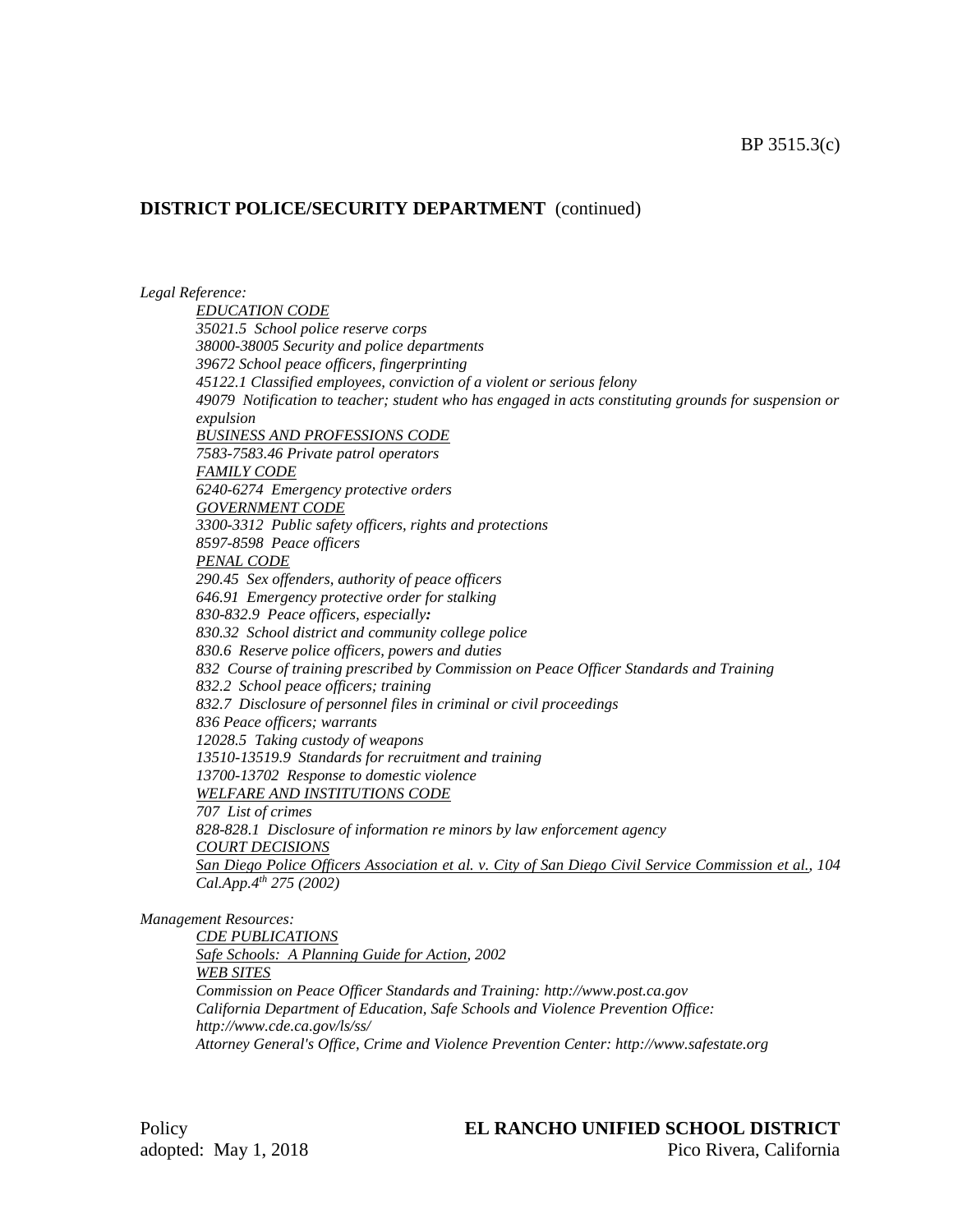# **DISTRICT POLICE/SECURITY DEPARTMENT**

To be employed as district police or security officers, persons shall meet all the requirements for classified personnel in addition to specialized requirements as described below.

*(cf. 4112.4/4212.4/4312.4 - Health Examinations) (cf. 4112.41/4212.41/4312.41 - Employee Drug Testing) (cf. 4211 - Recruitment and Selection) (cf. 4212 - Appointment and Conditions of Employment)*

*(cf. 4215 - Evaluation/Supervision)*

# **Chief of Police/Chief of Security**

The district police or security department shall be supervised by a chief of police or chief of security designated by the Superintendent and working under the Superintendent's direction. (Education Code 38000)

Qualifications for the position of police or security chief include, but are not limited to, prior employment as a peace officer or completion of a peace officer training course approved by the Commission on Peace Officer Standards and Training. The police or security chief shall comply with this requirement within one year of initial employment in this position by the district. (Education Code 38000)

### **Qualifications of Security Officers**

Every school security officer shall: (Education Code 38001.5)

- 1. Under the conditions described in Education Code 38001.5, submit to the district copies of his/her fingerprints on forms or electronically, as prescribed by the Department of Justice
- 2. Be determined to be a person not prohibited from employment by a school district pursuant to Education Code 44237 or 45122.1

*(cf. 3515.6 - Criminal Background Checks for Contractors) (cf. 4112.5/4212.5/4312.5 - Criminal Record Check)*

3. Be determined by the Department of Justice to be a person who is not prohibited from possessing a firearm (Education Code 38001.5)

Each employee who works more than 20 hours a week as a school security officer shall complete a course of training developed by the Bureau of Security and Investigative Services of the Department of Consumer Affairs in consultation with the Commission on Peace Officer Standards and Training. (Education Code 38001.5)

School security officers shall additionally satisfy the training requirements of Penal Code 832. (Education Code 38001.5)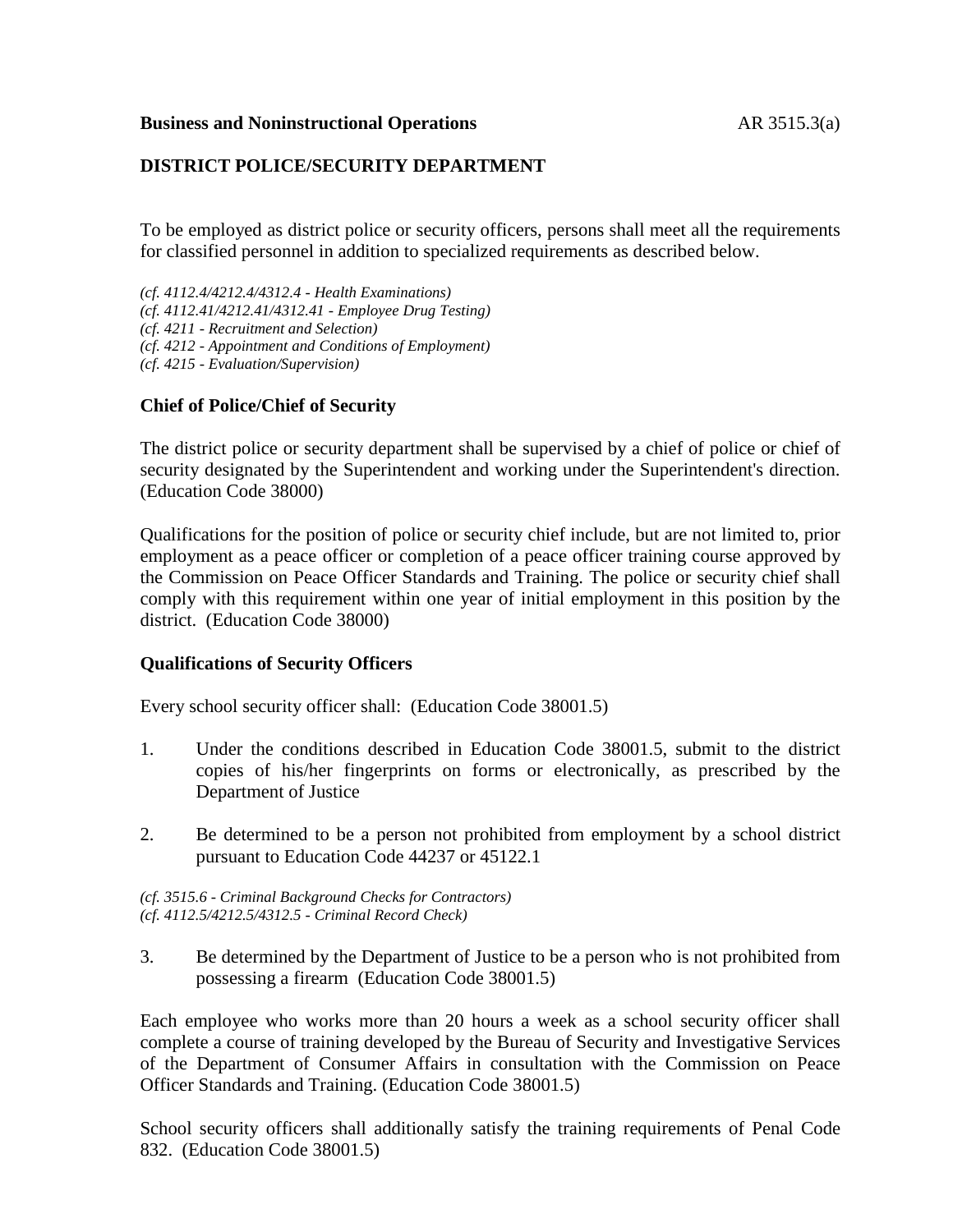#### **Qualifications of Police Officers**

Before exercising the powers of a peace officer, district police officers shall satisfactorily complete an introductory course of training prescribed by the Commission on Peace Officer Standards and Training and shall pass the commission's examination. (Penal Code 832, 832.3)

If a person has passed this examination more than three years before being employed as a peace officer, or has a break in service of three or more years, he/she shall be required to pass the examination before beginning duties as a district police officer, unless he/she meets criteria required by law. (Penal Code 832)

Within two years of the date of first employment, district police officers shall have completed supplementary specialized training, approved by the Commission on Peace Officer Standards and Training, on the unique safety needs of a school environment. (Penal Code 832.3)

The Superintendent or designee may provide district police officers with additional training in other public safety skills, including but not limited to first aid, rescue, cardiopulmonary resuscitation, emergency medical technician training, juvenile procedures and specialized safety equipment. (Education Code 38002)

```
(cf. 4119.43/4219.43/4319.43 - Universal Precautions)
(cf. 4231 - Staff Development)
(cf. 5141 - Health Care and Emergencies)
```
School police reserve officers shall complete a course of training directly related to the role of school police reserve officers as prescribed in Penal Code 832.2. (Education Code 35021.5)

#### **Equipment**

Each district police or security officer shall wear a badge bearing the name of the district, carry an identification card bearing his/her photograph and signature and the signature of the Superintendent, and carry any other identification data required by local law enforcement agencies. (Education Code 38003)

The district shall bear the cost of all required uniforms, equipment, identification badges and cards. (Education Code 38003)

The Board may provide and maintain motor vehicles for use by police or security department staff. When operated by a district officer in the performance of his/her duties, any vehicle is an authorized emergency vehicle and may be equipped and operated as such, as provided by the Vehicle Code. (Education Code 38004)